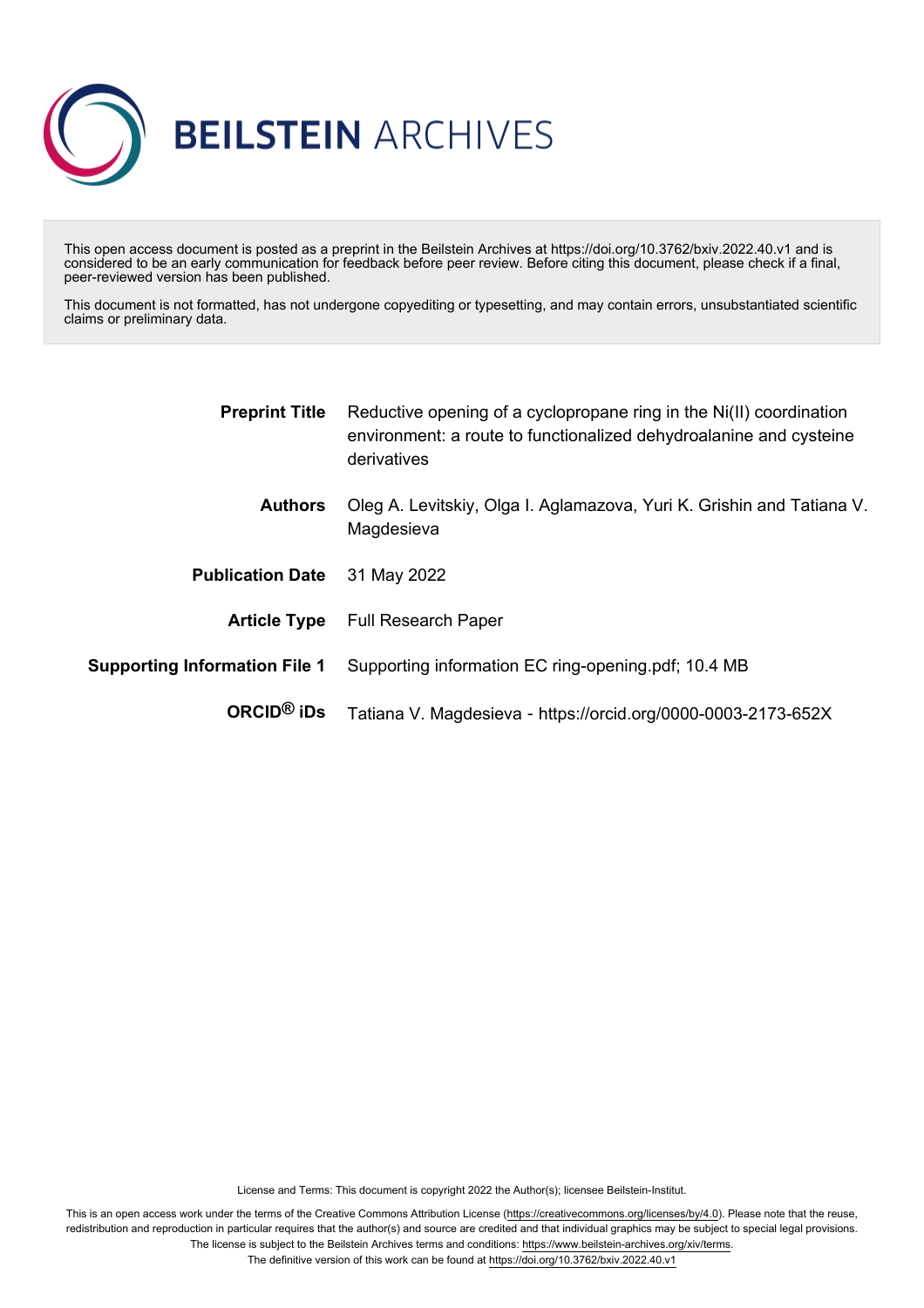# **Reductive opening of a cyclopropane ring in the Ni(II) coordination environment: a route to functionalized dehydroalanine and cysteine derivatives**

Oleg A. Levitskiy<sup>a</sup>, Olga I. Aglamazova<sup>a</sup>, Yuri K. Grishin<sup>a</sup>, Tatiana V. Magdesieva<sup>a,b\*</sup>

*a Lomonosov Moscow State University, Dept. of Chemistry, Leninskie Gory 1/3, Moscow 119991, Russian Federation, tvm@org.chem.msu.ru*

*b National Research University Higher School of Economics, Miasnitskaya Str. 20, Moscow 101000, Russian Federation*

#### **Abstract**

*Involvement of an α,α-cyclopropanated amino acid in the chiral Ni(II) coordination environment in the form of a Schiff-base is considered as a route to electrochemical broadening of the DA-cyclopropane concept in combination with chirality induction in the targeted products. A tendency to the reductive ring-opening and the follow-up reaction paths of thus formed radical-anions influenced by substituents in the cyclopropane ring are discussed. Optimization of the reaction conditions opens a route to the non-proteinogenic amino acid derivatives containing the α-β or β-γ double C=C bond in the side chain; the regioselectivity can be tuned by Lewis acids addition. Onepot combination of the reductive ring opening and subsequent addition of thiols allows obtaining the cysteine derivatives in practical yields and with high stereoselectivity at the removed β-stereocenter.*

Electrochemistry provides a direct access to highly reactive species by means of harnessing electrons or electron holes as reagents [1,2]. This capacity can be efficiently exploited in organic synthesis for rational construction of complex multifunctional molecules [3–8].

Recently, we elaborated a versatile electrochemical approach to stereoselective functionalization of a side chain of amino acids involved in the Ni(II) chiral coordination environment [9–15]. A combination of redox-activity and chirality provided by the Ni-Schiff-base template, supported with the protection from redox-destruction of the amino acid skeleton, makes the suggested approach a convenient route to various types of non-proteinogenic amino acids [9,10,12,13]. Recently, several practical approaches to  $\alpha$ , $\alpha$ -cyclopropanated amino acids in the form of Ni(II) Schiff-base complexes were suggested [16–19], including electrochemical ones [15]. Cyclopropane-containing amino acids are important component of various pharmaceuticals [20,21] and bio-additives [22]. Meanwhile, the cyclopropane fragment not only provides targeted pharmacophoric properties of the bio-active molecule [23] but also opens a route to its further functionalization, being a building block with wide variety of reactivity. A donor-acceptor cyclopropanes concept suggested in 1980-s [24] became extremely popular in the recent decade [25,26]. Donor-acceptor cyclopropanes constitute an easily available equivalent of all-carbon 1,3 zwitter-ions used in targeted synthesis of various alicyclic as well as carbo- or heterocyclic compounds [27–30]. The reactive synergy of the three-membered ring and the C-C bond polarization due to donor-acceptor substituents contributes to the rich chemistry of these compounds. However, strict requirements for the nature of substituents somewhat narrow the applicability of the method.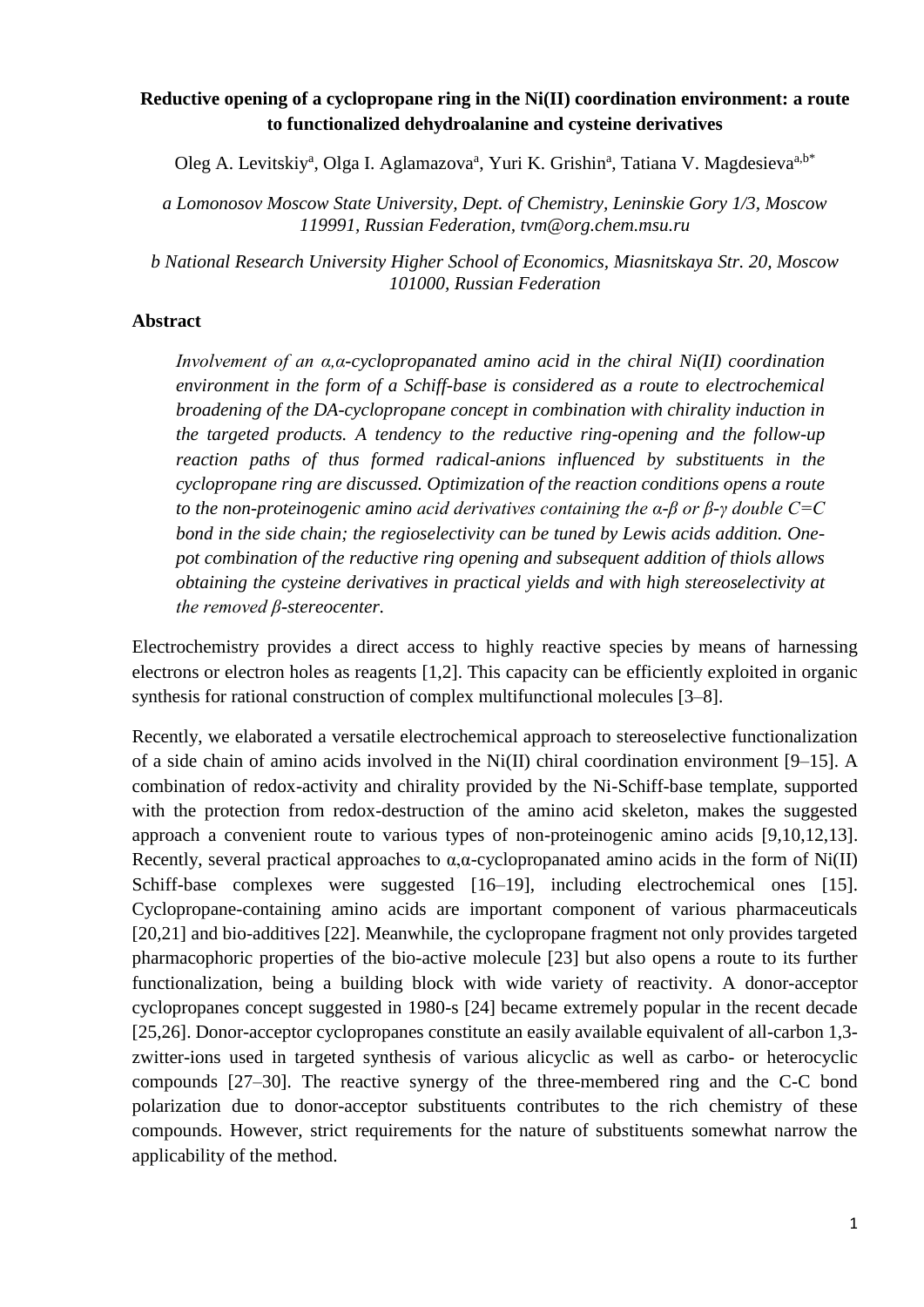Electrochemical one-electron opening of a cyclopropane ring results in formation of ion-radical species instead of zwitter-ions, thus creating preconditions for different type of reactivity. Such processes are much less investigated.

The very first example of anodic cyclopropane ring opening was reported by Shono [31]. This publication sparked interest in this topic; a number of publications appeared but the reaction scope was mainly limited to rather simple compounds containing methyl and phenyl substituents [32– 37].

When discussing examples of reductive cyclopropane ring opening, one should refer to early publications concerning the carbonyl- and nitro-substituted compounds [38–42]. The principal possibility of the process was demonstrated but the synthetic potential of the method was not sufficiently implemented.

Great success of the donor-acceptor cyclopropanes concept in organic synthesis stimulated a renaissance of interest to electrochemical ring opening. Quite recently, two publications from Kolb group appeared concerning anodic activation of donor-acceptor cyclopropanes followed by their functionalization with arenes [43] or yielding oxy-ketones or 1,2-dioxanes formation [44]; the latter process was inspired by previous report of Buriez [45]. Anodic fluorination of arylcyclopropane derivatives were reported recently [46,47], difluorination or oxyfluorination products were obtained [47]. Notably, anodic fluorination of cyclopropane derivatives bearing arylthio groups gives rise to a variety of possible reaction paths yielding monofluorinated sulfoxides as well as ring-open fluorinated products [46].

Thus, recent publications in the topic concern only anodic opening of a cyclopropane ring followed by further functionalization of the carbon skeleton, demonstrating great synthetic potential of the process.

Electrochemical cyclopropane opening followed by stereoselective functionalization has not been probed as yet. of a cyclopropane ring involved in a metal coordination environment has not been probed as yet. Herein, reductive three-membered ring opening in the chiral  $\alpha$ , $\alpha$ -cyclopropanated amino acids involved in the Ni(II) Schiff-base coordination environment is reported. Follow-up transformations of thus formed radical anions will be discussed, including reactions with electrophiles, intramolecular cyclization and disproportionation process. Synthetic viability of the approach will be considered. One-pot multi-step synthetic protocol is suggested, based on addition of thiols to the mixture of isomeric alkenes formed in electroreductive opening of a cyclopropane ring in α,α-cyclopropanated amino acids yielding the cysteine derivatives in practical yields and with high stereoselectivity at the removed β-stereocenter. Thus, the present paper is further development of the extended research on electrochemically induced stereoselective transformations in the Ni(II) coordination environment yielding structurally and functionally novel types of tailor-made amino acids.

# **Results and discussion**

# *Voltammetry study*

As models, a series of Ni(II) Schiff base complexes containing  $\alpha$ , $\alpha$ -cyclopropanated amino acids was synthesized (see Fig.1). Complexes **1-3** containing unsubstituted cyclopropane ring (**1**) or bearing Me (**2**) and COOMe (**3**) groups were obtained using previously reported protocols [15,19]. Complex (**4**) is new.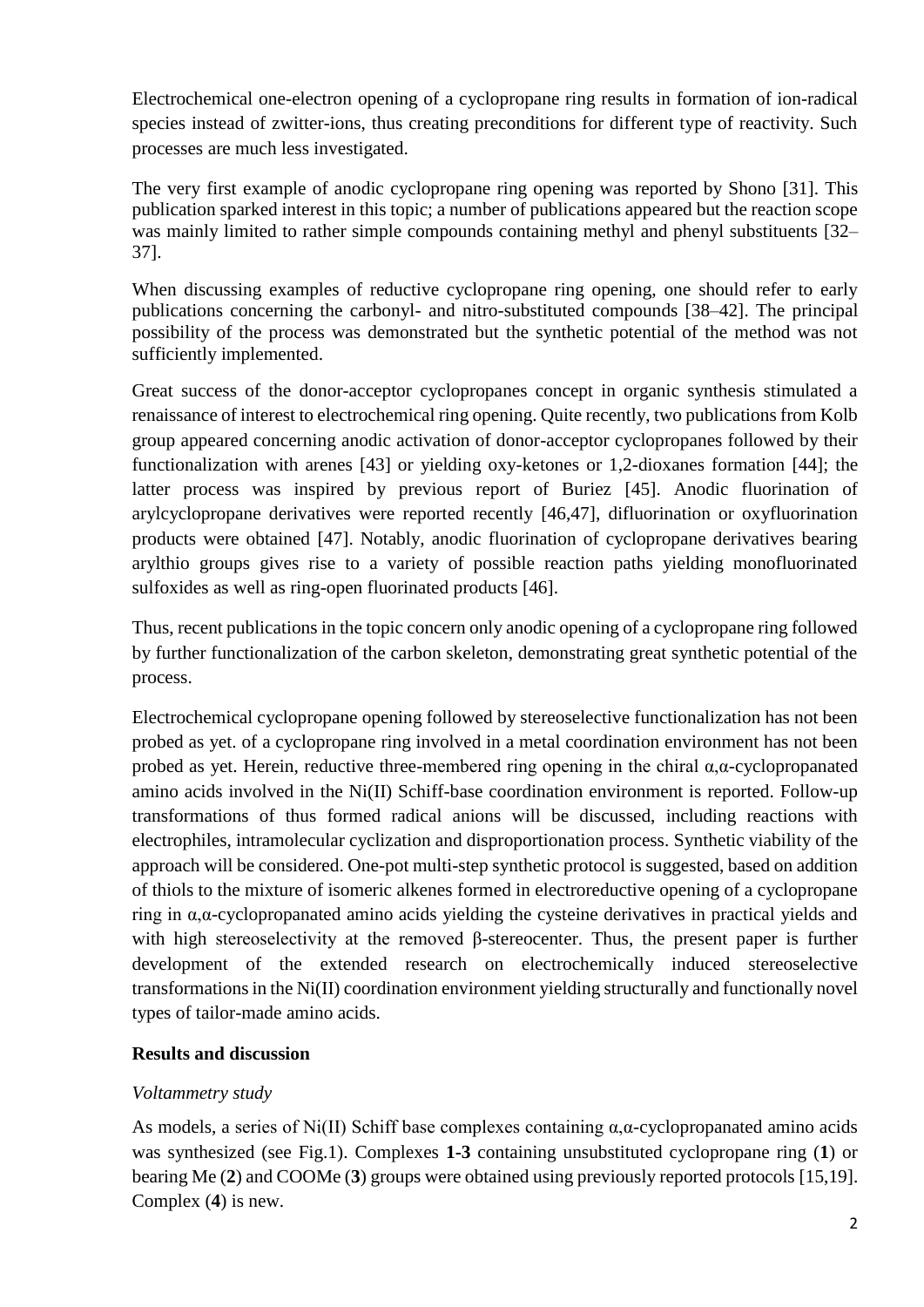It was obtained by the reaction of electrophilic dehydroalanine complex with bromomalonate anion (Scheme 1). The reaction proceeds smoothly at room temperature giving rise to cyclopropane  $4$  in excellent diastereoselectivity ( $de = 92\%$ ) and high yield.

Scheme 1. *Synthesis of complex 4.*



To choose the most promising candidates for electrochemical three-membered ring opening, the voltammetric study of was performed. The complexes containing unsubstituted cyclopropane ring (**1**) or bearing Me (**2**) substituents exhibit reversible one-electron reduction at similar potential values ( $E_{1/2} = -1.42$  V (1),  $-1.42$  V (2) *vs.* Ag/AgCl, KCl<sub>(sat.)</sub>). This indicates that the radicalanions formed are relatively stable, at least in the CV time scale. The complexes containing one (**3**) or two (**4**) COOMe-groups in the cyclopropane moiety making it more electron-deficient may be expected to be more prone to the ring opening, and the irreversibility of the cathodic redox process observed in the voltammograms  $(E_{pc} = -1.60 \text{ V}$  *vs.* Ag/AgCl, KCl<sub>(sat.)</sub> for (3) and Epc = −1.50 V for (**4**); Fig. 1) supported the suggestion. In the reverse anodic scan, a new oxidation peak (A in Fig.1;  $E_p^A = -0.06$  V (3), 0.16 V (4) *vs.* Ag/AgCl, KCl<sub>(sat.)</sub>) can be observed for both complexes **3** and **4** (though in the latter case it is more intensive); more likely, the peak corresponds to reoxidation of the anionic species formed after the ring opening. The reduction patterns for compounds **3** and **4** differ significantly. In the voltammogram corresponding to complex **4** containing two COOMe-groups, two consecutive reduction peaks can be observed. The more cathodic peak is reversible  $(E_{1/2} = -1.87 \text{ V}$  *vs.* Ag/AgCl, KCl(sat.)). Analysis of semi-differential curves (see SI) indicates that the consumption of electrons at the first reduction peak is independent on the potential scan rate. In contrast, the more cathodic peak in semi-differential voltammogram gradually decreases with the scan rate increase. Thus, the second peak should be assigned to reduction of the product of the chemical step following the first reduction process.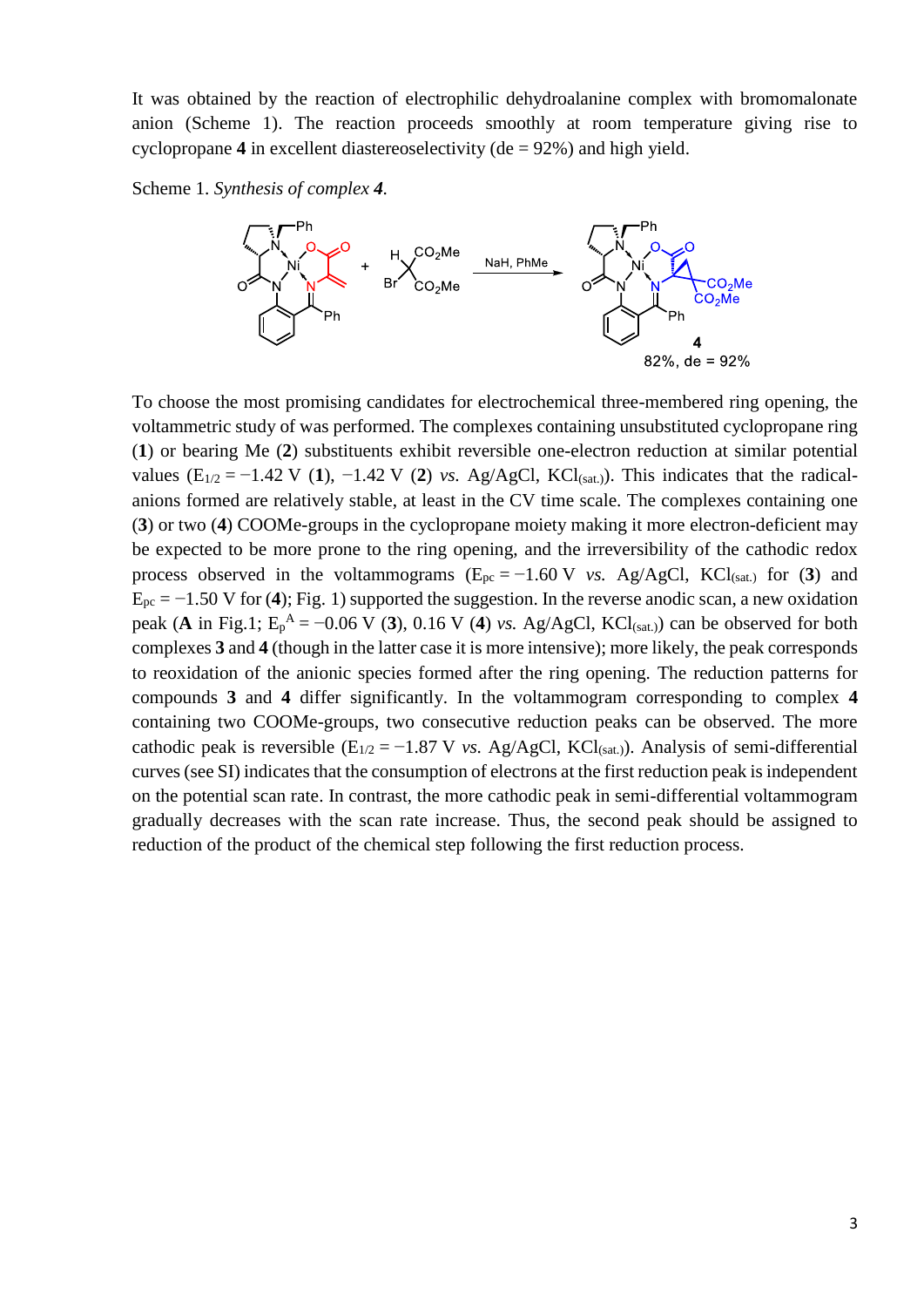

Fig. 1. Cyclic voltammograms obtained for complexes **1** (black), **2** (blue), **3** (green), **4** (red) (MeCN, 0.05 M Bu4NBF4, 100 mV/s, Pt).

#### *Preparative electrolysis*

Based on the voltammetry results, complexes **3** and **4** were chosen as the models for the preparative study. Electrolysis was performed in a two-compartment electrochemical cell in DMF using a glassy carbon plate as a working electrode and an iron rod as an auxiliary electrode. The process was carried out in the potentiostatic mode at the potential of 100 mV more cathodic than the peak potential value observed in the voltammogram; a charge corresponding to 1 mol equivalent of the starting complex was passed through the solution. The color of the solution was gradually changed from deep red to dark violet, typically for the anionic complexes. The solutions obtained were ESR-silent, indicating formation of the closed-shell species. The UV-Vis study showed an intensive absorption at 546 nm for **3** and at 519 nm for **4**. The significant bathochromic shift as compared to the deprotonated glycine complex ( $\lambda_{\text{max}}$  = 458 nm [9]) indicates an elongation of the conjugation chain and formation of the anionic complex which can be considered as a vinylog of the parent glycine derivative (Scheme 2).

Anionic species formed in the electrolysis of complex **3** can be protonated using acetic acid (pKa in DMSO = 12.3 [48]), in contrast to their counterparts formed from complex **4**. In the latter case, a stronger protonating agent is required, e.g., PhNEt<sub>2</sub>·HCl (pKa in DMSO = 2.45 for PhN<sup>+</sup>HMe<sub>2</sub> [48]),. The pKa value of **6** determined in DMSO solution using UV-Vis method (see SI for the details) is 5.1, indicating high stability of the anion.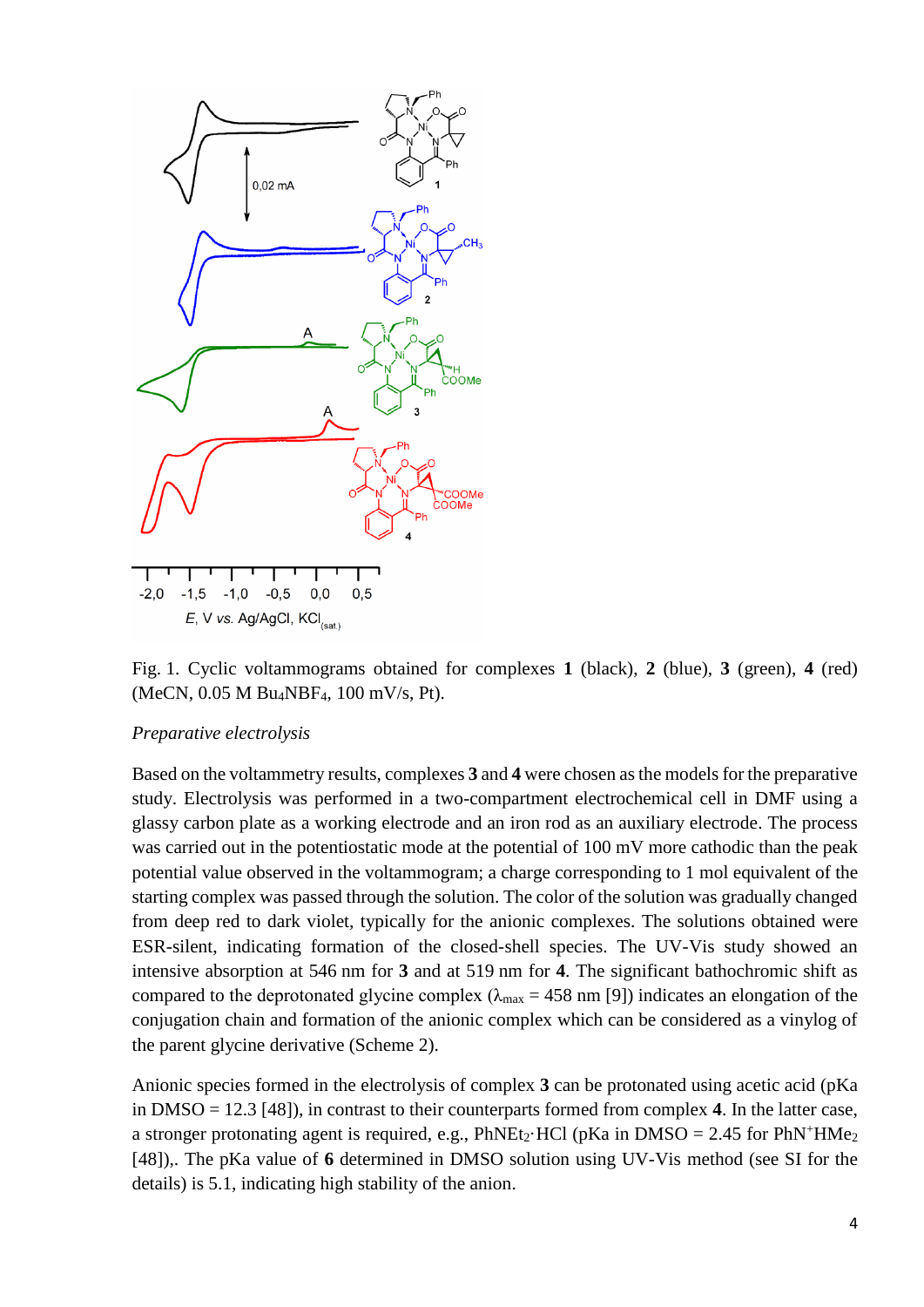### *Synthesis of the dehydroalanine derivatives 6*

The reaction products were isolated with column chromatography and analyzed using spectral methods. Both alkene and hydrogenated complexes are formed in the equimolar ratio, indicating disproportionation of the radical anions formed. The hydrogenated complexes **7** are of less synthetic value since they are more easily available than the corresponding substituted dehydroalanine derivatives. Additionally, the latter are of interest due to bioactivity [49,50]. To increase the yield of the alkene complexes, the addition of an external "H-abstractor" may be helpful, to suppress disproportionation. A possible candidate may be a reduced radical form of azobenzene. Indeed, the preparative electrolysis performed in the presence of the equimolar  $Ph_2N_2$ additive changed the relative ratio of alkene to hydrogenated derivatives in favor of the former one (see Table 1).

Scheme 2. *Reductive three-membered ring-opening and follow-up chemical steps.*



Table 1. The yields of the alkene complexes **6** and the hydrogenated derivative as dependent on the electrolysis conditions used for the ring opening in complex **4**.

| Conditions                                  | alkene complexes $6, %$ | $\alpha$ -β alkene/β-γ alkene | Hydrogenated    |
|---------------------------------------------|-------------------------|-------------------------------|-----------------|
|                                             |                         | ratio                         | derivative 7, % |
| Bu <sub>4</sub> NBF <sub>4</sub> , $-1.7$ V | 40                      | 1.5:1                         | 40              |
| $Bu_4NBF_4$ , $Ph_2N_2$<br>1eq,             | 85                      | 1.5:1                         | 10              |
| $-1.5$ V                                    |                         |                               |                 |
| $Bu_4NBF_4$ , $Ph_2N_2$ 1.5eq,              | 85                      | 1.5:1                         | 10              |
| $-1.5$ V                                    |                         |                               |                 |
| LiCl, $-1.4$ V                              | 40                      | 5:1                           | 40              |
| One-compartment<br>cell                     | 50                      | 54:1                          | 12              |
| with Zn or Mg anode                         |                         |                               |                 |

As follows from Table 1, the azobenzene additive allows increasing the yield of the alkene complexes up to 85% suppressing formation of the hydrogenated complexes. Spectral NMR analysis of the reaction mixture showed that two isomeric alkenes (containing the  $\alpha$ -β or β-γ double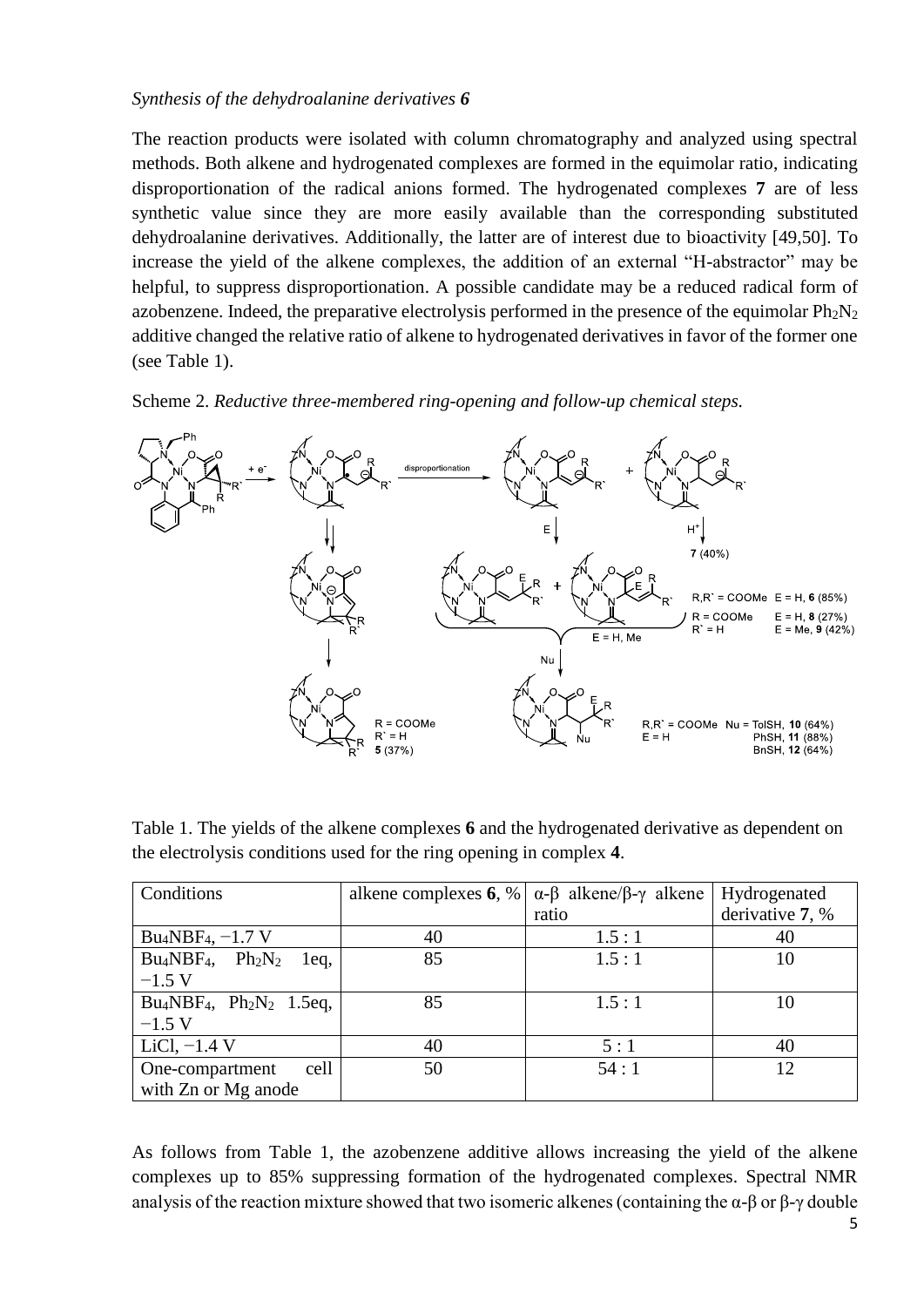bond) are formed. In the isomers, two protons of the amino acid side chain create an AB system; in the α-β-isomer, both protons show correlations in the HMBC spectrum with the C atoms of the COOMe groups, whereas in the β-γ-isomer, only one H correlates with the COOMe and the other H atom correlates with the Schiff and carboxylic carbons (see Fig.2 and SI).

The experimental ratio of the isomeric alkenes (1.5:1) is close to the calculated value predicted from their relative thermodynamic stability (1.3:1, see SI). Using LiCl as a supporting electrolyte increases the ratio to 5:1. If the electrolysis is performed in the undivided cell equipped with Zn or Mg anode, the isomeric α-β and β-γ alkene complexes are formed in 54:1 ratio (though the total yield is decreased to 50%). One can suggest that coordination to the Lewis acid increases the regioselectivity of protonation in the allylic anions formed in the electrolysis.



Fig. 2. Correlations in HMBC spectrum of **6a** and **6b** and spin coupling constants in <sup>1</sup>H NMR spectrum of **8**.

In case of complex **3**, the isolated yield of the alkene complex was low (20%); the  $Ph_2N_2$  additive gives only insignificant increase (27%). Analysis of the spin coupling constants values (see SI for the details) testifies in favor of the β-γ-isomer selective formation. The dominant reaction product formed in the reductive opening of the cyclopropane ring in complex **3** was new derivative **5** containing the five-membered ring (see below and Scheme 2).

### *Intramolecular cyclization*

The anionic species formed in the ring opening in complex **3** undergo fast intramolecular cyclization via the nucleophilic attack at the imine fragment yielding new complex **5** which was isolated in the form of two diastereomers in a total yield of 37% indicating that this reaction route dominates. The compounds were characterized with the NMR (2D technique). Notably, insertion of the second COOR group in the starting cyclopropane complex **4** completely suppresses this reaction channel – intramolecular cyclization of the anions formed in the reductive cleavage of the three-membered ring was not observed. This may be attributed to the decreased nucleophilicity as well as to sterical reasons.

# *Reaction with electrophiles*

Anions formed in the reductive ring opening in complex **4** are stable enough: they survive even in the presence of acetic acid and do not react with electrophiles (CH3I, benzaldehyde). In contrast, addition of external electrophiles in the reaction mixture obtained in the electrolysis of **3** launches an additional reaction path, along with intramolecular cyclization described above. Thus, addition of CH3I results in formation of the γ-methylated alkene complex **9** in the form of two diastereomers (5:1) in 42% yield.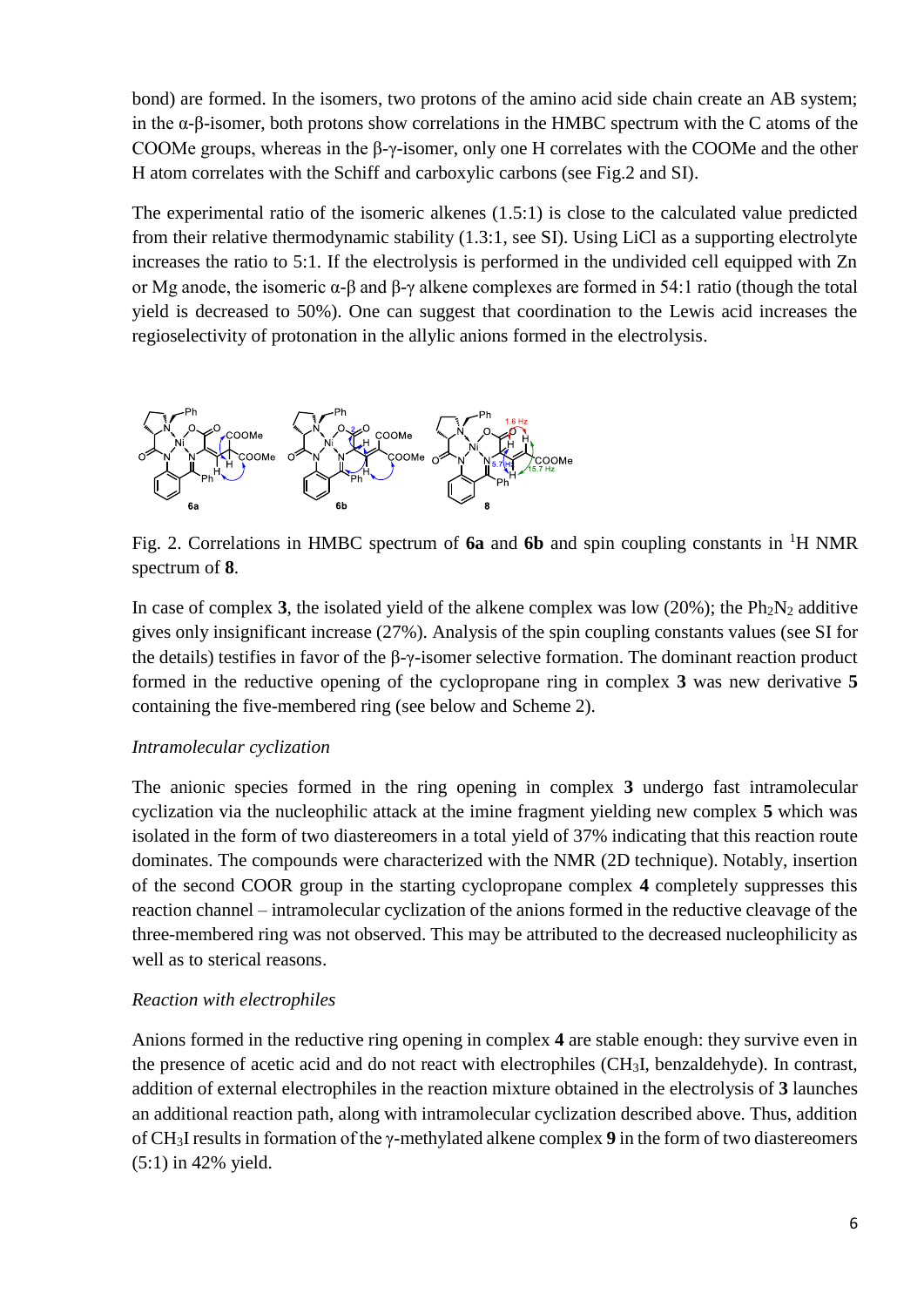The results obtained clearly indicate that follow-up functionalization of the anions formed after the ring opening with electrophiles (except  $H^+$ ) has low synthetic value due to multiple competing reaction channels observed in case of **3** and decreased nucleophilicity of **4**. Consequently, it seems reasonable to focus on the one-pot nucleophilic functionalization of the double bond of the dehydroalanine derivatives formed after the reductive ring opening and subsequent protonation. Such approach opens a route to double functionalization of the amino acids side chain. Insertion of the sulfur-containing fragments is of special interest due to bioactivity of such compounds [51,52]; thus, elaboration of new synthetic protocols to these multifunctional molecules is a topical problem.





Complex 4 was subjected to reductive ring opening at a potential of −1.5 V (Ag/AgCl, KCl(sat.)) in the presence of equimolar amount of azobenzene as described above (two-compartment cell, DMF, Bu4NBF4, WE – glassy carbon, CE – an iron wire). After 2 F/mol amount of electricity passed and subsequent protonation with PhNEt<sub>2</sub>·HCl, aryl- or benzyl sulfide was added. The reaction mixture was kept overnight and then the products were isolated using column chromatography and analyzed using spectral methods. The results obtained are given in Table 2 and Scheme 3.

Table 2. The yield and diastereomeric ratio of the cysteine derivatives obtained in a one-pot electrochemical reduction of complex **4** with subsequent thiol addition

|   | <b>ArSH</b>  | eq ArSH | $(R,S):(R,R)$ dr      | Yield, % |                           | Complex |
|---|--------------|---------|-----------------------|----------|---------------------------|---------|
|   | <b>TolSH</b> |         | 10:1                  | 64%      |                           | 10      |
|   | <b>TolSH</b> |         | 1:5                   | 54%      |                           | 10      |
|   | <b>TolSH</b> |         | 10:1                  | 64%      | $+1$ eq Et <sub>3</sub> N | 10      |
| 4 | PhSH         |         | 12:1                  | 88%      | $+1$ eq Et <sub>3</sub> N |         |
|   | <b>BnSH</b>  |         | 1:2.6                 | 64%      |                           |         |
| b | <b>BnSH</b>  |         | Pure $(R, S)$ -isomer | 42%      | $+1$ eq Et <sub>3</sub> N |         |

The synthetic procedure was tested on three thiols, of both aromatic and aliphatic types. The first experiment with p-tolylsulfide gave the targeted cysteine derivative in practical 64% isolated yield, along with some amount of the alkene complex (see Scheme 3). In an attempt to increase the yield of the cysteine derivatives, the amount of the sulfide was doubled. Unexpectedly, this resulted in the inversion of the diastereomeric ratio (entry 2 in Table 2). To find a reason, the experiment was repeated in the presence of an additional base  $(1 \text{ mol} \text{ equivalent of } Et_3N)$ ; the result was identical to that previously obtained for the equimolar **4**: tolylsulfide mixture (compare entries 1 and 3 in Table 2). Thus, it seems reasonable to suggest that a base may induce epimerization of the product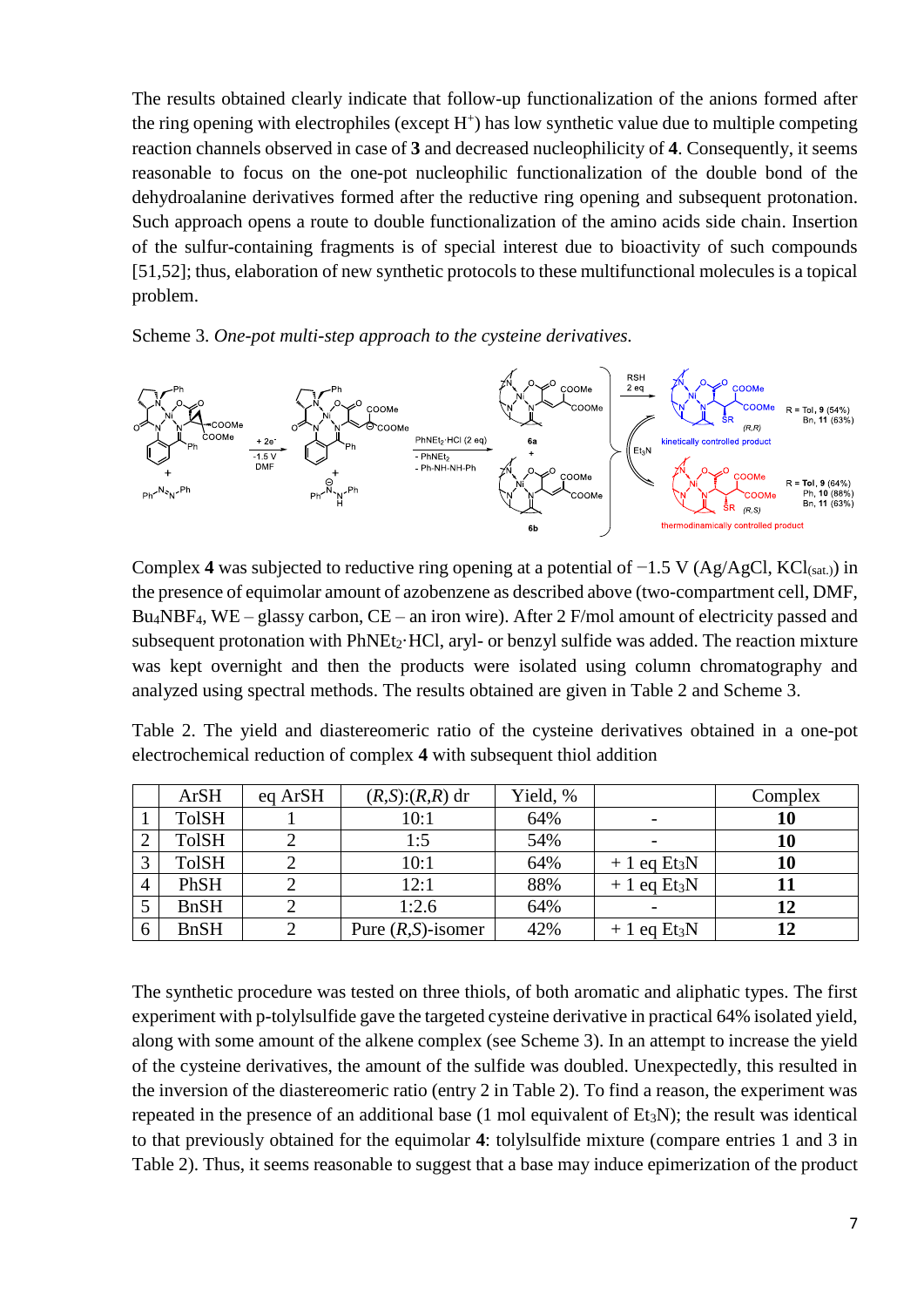yielding the most thermodynamically stable cysteine derivative<sup>1</sup>. The suggestion was proved by the control experiment. An equimolar mixture of the diastereomeric cysteine complexes **10** were dissolved in DMF containing  $Et_3N$  and TolSH  $(1:1)$  and left overnight at room temperature under argon. As a result, the (*R*,*S*):(*R*,*R*) diastereomeric ratio was changed from 1:1 to 13:1 in favor of the thermodynamically more stable (*R*,*S*)-diastereomer.

The experiment with thiophenol performed in the same reaction conditions (a two-fold excess of thiol and the Et<sub>3</sub>N additive) gave the cysteine derivatives in  $88\%$  yield and with 12:1 diastereoselectivity; again, the (*R*,*S*)-diastereomer was the dominant (entry 4, Table 2), in line with the previous results with tolylsulfide.

In case of an aliphatic thiol (benzyl sulfide), the results were qualitatively similar. The diastereomeric ratio is inverted in favor of the kinetically controlled product when no  $Et<sub>3</sub>N$  is added into the solution (entry 5, Table 2). In contrast, pure (*R*,*S*)-diastereomer was obtained when the solution containing 1 mol eq. of Et<sub>3</sub>N was kept for 72 h under slight heating (40 $^{\circ}$ C, entry 6); though in the expense of the yields decrease (a significant amount of the alkene (48% instead of 20% detected in exp.5 was also isolated from the reaction mixture).

Thus, the experiments indicated that the one-pot multi-step experimentally simple procedure allows achieving high stereoselectivity at the removed β-stereocenter, what is not an easy task. In all cases, the targeted cysteine derivatives were isolated in practical yields. It should be noted that there is no need to separate the isomeric alkene complexes formed after the cyclopropane ring opening, they can be involved in the follow-up reaction with nucleophiles in the form of a mixture. This simplifies the synthetic procedure; the multi-step process can be performed in electrochemical cell, with the potential switching off prior to addition of nucleophiles (thiols in our case).

# **Conclusion**

**.** 

Electroreductive opening of a cyclopropane ring in  $\alpha$ , $\alpha$ -cyclopropanated amino acids in the form of Ni(II) Schiff-base complexes was studied. Preliminary voltammetry testing allowed to choose the most promising candidates for the preparative synthesis. The bulk electrolysis showed that substituents in the cyclopropane ring not only affect its tendency to the ring-opening, but also determine the follow-up reaction paths of thus formed radical-anions. Possible reaction paths include disproportionation reaction yielding a mixture of alkenes and corresponding hydrogenated derivatives, intramolecular cyclization and reaction with external electrophiles. Optimization of the reaction conditions opens a route to the amino acid derivatives containing the  $\alpha$ -β or β-γ double C=C bond in the side chain; the regioselectivity can be tuned by Lewis acids addition. This type of non-proteinogenic amino acid derivatives is not easily available but strongly required due to their bioactivity.

One-pot nucleophilic *in situ* functionalization of the double bond of the dehydroalanine derivatives formed after the reductive ring opening and subsequent protonation opens a route to double functionalization of the amino acids side chain. Thus, addition of thiols to the mixture of alkenes formed in reductive opening of a cyclopropane ring in α,α-cyclopropanated amino acids allows

<sup>&</sup>lt;sup>1</sup> Since the reaction is performed as a one-pot procedure, 1 eq of PhNEt<sub>2</sub> formed after protonation of the carbanion is already present in the reaction mixture. An excess of the thiol (which is sufficiently acidic) eliminates the base preventing epimerization of the product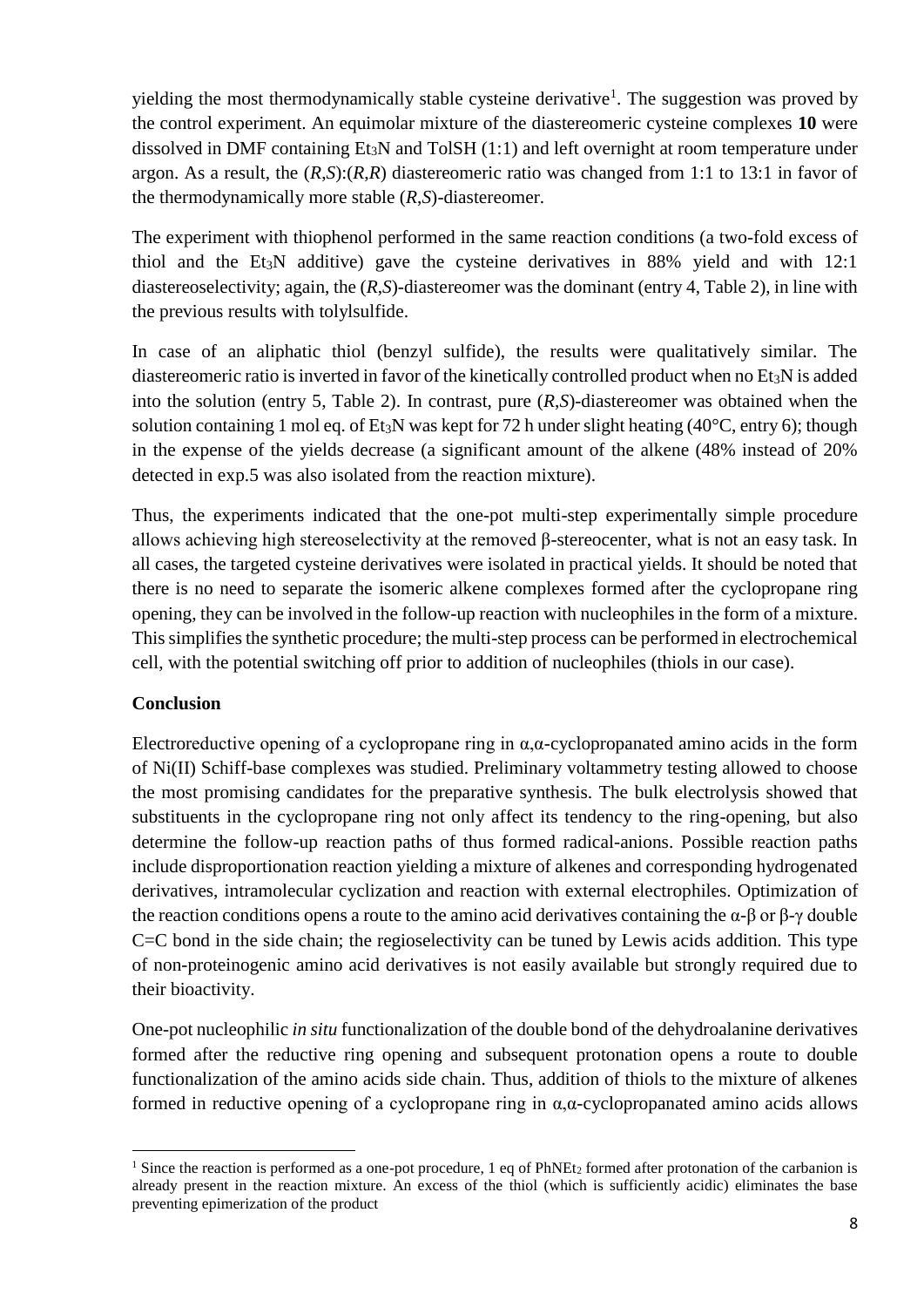obtaining the cysteine derivatives in practical yields and with high stereoselectivity at the removed β-stereocenter. The developed one-pot multi-step procedure highlights new perspectives provided by combination of electrochemically broaden DA-cyclopropane concept and chirality induction within a metal coordination sphere (which facilitates electrochemical ring opening and provides stereoinduction).

**Acknowledgement**: This work was supported by the Russian Foundation for Basic Research (project number 19-29-08012).

#### **References**

- (1) Yoshida, J. I.; Shimizu, A.; Hayashi, R. *Chem. Rev.* **2018**, *118* (9), 4702–4730. doi:10.1021/acs.chemrev.7b00475
- (2) Luca, O. R.; Gustafson, J. L.; Maddox, S. M.; Fenwick, A. Q.; Smith, D. C. *Org. Chem. Front.* **2015**, *2* (7), 823–848. doi:10.1039/C5QO00075K
- (3) Yan, M.; Kawamata, Y.; Baran, P. S. *Chem. Rev.* **2017**, *117* (21), 13230–13319. doi:10.1021/acs.chemrev.7b00397
- (4) Zhu, C.; Ang, N. W. J.; Meyer, T. H.; Qiu, Y.; Ackermann, L. *ACS Cent. Sci.* **2021**, *7* (3), 415–431. doi:10.1021/acscentsci.0c01532
- (5) Horn, E. J.; Rosen, B. R.; Baran, P. S. *ACS Cent. Sci.* **2016**, *2* (5), 302–308. doi:10.1021/acscentsci.6b00091
- (6) Ghosh, M.; Shinde, V. S.; Rueping, M. *Beilstein J. Org. Chem.* **2019**, *15*, 2710–2746. doi:10.3762/bjoc.15.264
- (7) Möhle, S.; Zirbes, M.; Rodrigo, E.; Gieshoff, T.; Wiebe, A.; Waldvogel, S. R. *Angew. Chemie Int. Ed.* **2018**, *57* (21), 6018–6041. doi:10.1002/anie.201712732
- (8) Chang, X.; Zhang, Q.; Guo, C. *Angew. Chemie Int. Ed.* **2020**, *59* (31), 12612–12622. doi:10.1002/anie.202000016
- (9) Magdesieva, T. V; Levitskiy, O. A.; Grishin, Y. K.; Ambartsumyan, A. A.; Kiskin, M. A.; Churakov, A. V; Babievsky, K. K.; Kochetkov, K. A. *Organometallics* **2014**, *33* (18), 4629– 4638. doi:10.1021/om500070n
- (10) Levitskiy, O. A.; Grishin, Y. K.; Semivrazhskaya, O. O.; Ambartsumyan, A. A.; Kochetkov, K. A.; Magdesieva, T. V. *Angew. Chemie - Int. Ed.* **2017**, *56* (10), 2704–2708. doi:10.1002/anie.201609792
- (11) Levitskiy, O. A.; Grishin, Y. K.; Magdesieva, T. V. *Eur. J. Org. Chem.* **2019**, *2019* (20), 3174–3182. doi:10.1002/ejoc.201900466
- (12) Levitskiy, O. A.; Grishin, Y. K.; Paseshnichenko, K. A.; Kochetkov, K. A.; Magdesieva, T. V. *Tetrahedron Lett.* **2018**, *59* (29), 2831–2834. doi:10.1016/j.tetlet.2018.06.025
- (13) Levitskiy, O. A.; Aglamazova, O. I.; Grishin, Y. K.; Paseshnichenko, K. A.; Magdesieva,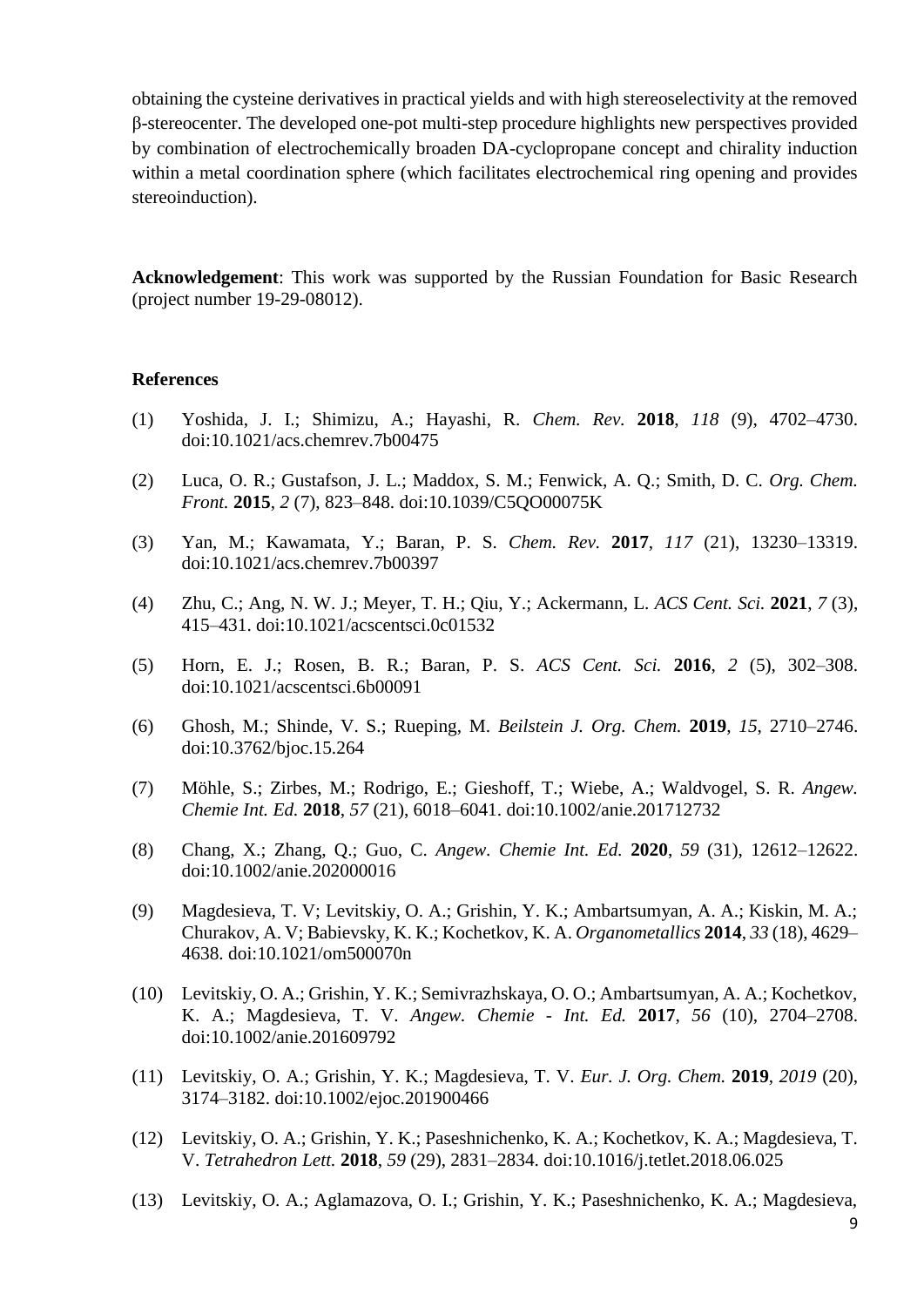T. V. *ChemElectroChem* **2020**, *7* (15), 3361–3367. doi:10.1002/celc.202000970

- (14) Levitskiy, O. A.; Aglamazova, O. I.; Dmitrieva, A. V.; Soloshonok, V. A.; Moriwaki, H.; Grishin, Y. K.; Magdesieva, T. V. *Mendeleev Commun.* **2021**, *31* (3), 337–340. doi:10.1016/j.mencom.2021.04.018
- (15) Levitskiy, O. A.; Aglamazova, O. I.; Grishin, Y. K.; Nefedov, S. E.; Magdesieva, T. V. *Electrochim. Acta* **2022**, *409*, 139980. doi:10.1016/j.electacta.2022.139980
- (16) Belokon, Y. N.; Maleev, V. I.; Savel'eva, T. F.; Moskalenko, M. A.; Pripadchev, D. A.; Khrustalev, V. N.; Saghiyan, A. S. *Amino Acids* **2010**, *39* (5), 1171–1176. doi:10.1007/s00726-010-0551-1
- (17) Kawashima, A.; Xie, C.; Mei, H.; Takeda, R.; Kawamura, A.; Sato, T.; Moriwaki, H.; Izawa, K.; Han, J.; Aceña, J. L.; Soloshonok, V. A. *RSC Adv.* **2015**, *5* (2), 1051–1058. doi:10.1039/C4RA12658K
- (18) Debache, A.; Collet, S.; Bauchat, P.; Danion, D.; Euzenat, L.; Hercouet, A.; Carboni, B. *Tetrahedron: Asymmetry* **2001**, *12* (5), 761–764. doi:10.1016/S0957-4166(01)00106-9
- (19) Levitskiy, O. A.; Aglamazova, O. I.; Grishin, Y. K.; Paseshnichenko, K. A.; Soloshonok, V. A.; Moriwaki, H.; Magdesieva, T. V. *Dalt. Trans.* **2020**, *49* (25), 8636–8644. doi:10.1039/d0dt01578d
- (20) Brackmann, F.; de Meijere, A. *Chem. Rev.* **2007**, *107* (11), 4493–4537. doi:10.1021/cr078376j
- (21) Revill, P.; Serradell, N.; Bolos, J.; Rosa, E. *Drugs Future* **2007**, *32* (9), 788–798. doi:10.1358/dof.2007.032.09.1138229
- (22) Kende, H. *Annu. Rev. Plant Physiol. Plant Mol. Biol.* **1993**, *44* (1), 283–307. doi:10.1146/annurev.pp.44.060193.001435
- (23) Wermuth, C.; Aldous, D.; Raboisson, P.; Rognan, D. *The Practice of Medicinal Chemistry 4th Edition*; London: Elsevier Academic Press, 2015
- (24) Reissig, H.-U.; Hirsch, E. *Angew. Chemie Int. Ed. English* **1980**, *19* (10), 813–814. doi:https://doi.org/10.1002/anie.198008131
- (25) Schneider, T. F.; Kaschel, J.; Werz, D. B. *Angew. Chemie Int. Ed.* **2014**, *53* (22), 5504– 5523. doi:10.1002/anie.201309886
- (26) Xia, Y.; Liu, X.; Feng, X. *Angew. Chemie Int. Ed.* **2021**, *60* (17), 9192–9204. doi:10.1002/anie.202006736
- (27) Kulinkovich, O. G. Cyclopropanes in Organic Synthesis. 2015
- (28) Tomilov, Y. V; Menchikov, L. G.; Novikov, R. A.; Ivanova, O. A.; Trushkov, I. V. *Russ. Chem. Rev.* **2018**, *87* (3), 201–250. doi:10.1070/rcr4787
- (29) Chen, D. Y.-K.; Pouwer, R. H.; Richard, J.-A. *Chem. Soc. Rev.* **2012**, *41* (13), 4631–4642. doi:10.1039/C2CS35067J
- (30) Ivanova, O. A.; Trushkov, I. V. *Chem. Rec.* **2019**, *19* (11), 2189–2208.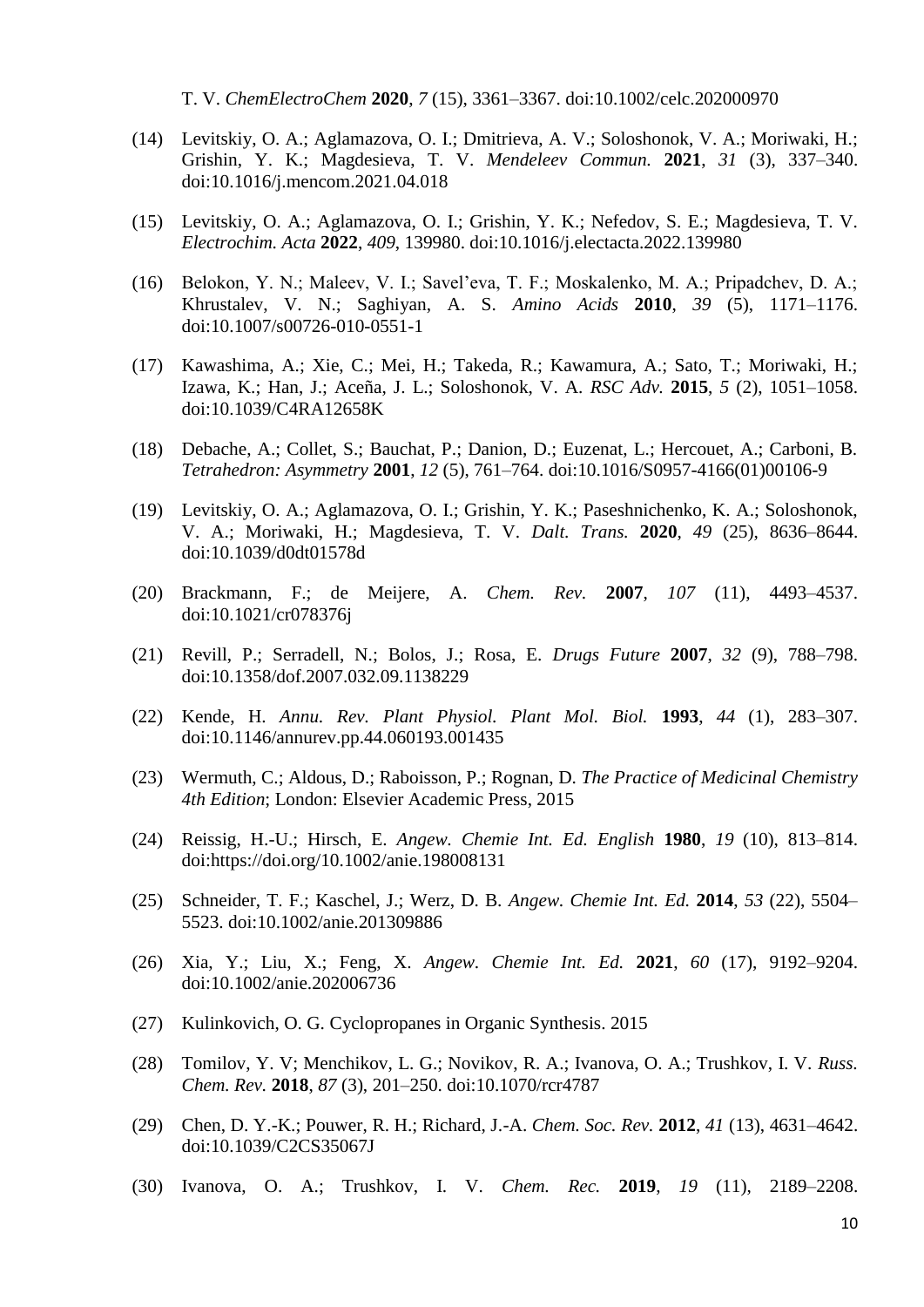doi:10.1002/tcr.201800166

- (31) Shono, T.; Matsumura, Y.; Nakagawa, Y. *J. Org. Chem.* **1971**, *36* (13), 1771–1775. doi:10.1021/jo00812a011
- (32) Shono, T.; Matsumura, Y. *Bull. Chem. Soc. Jpn.* **1975**, *48* (10), 2861–2864. doi:10.1246/bcsj.48.2861
- (33) Torii, S.; Inokuchi, T.; Takahasi, N. *J. Org. Chem.* **1978**, *43* (26), 5020–5022. doi:10.1021/jo00420a030
- (34) Torii, S.; Okamoto, T.; Ueno, N. *J. Chem. Soc. Chem. Commun.* **1978**, No. 7, 293–294. doi:10.1039/C39780000293
- (35) Wayner, D. D. M.; Arnold, D. R. *J. Chem. Soc. Chem. Commun.* **1982**, No. 18, 1087–1088. doi:10.1039/C39820001087
- (36) Matsubara, Y.; Uchida, T.; Ohnishi, T.; Kanehira, K.; Fujita, Y.; Hirashima, T.; Nishiguchi, I. *Tetrahedron Lett.* **1985**, *26* (37), 4513–4516. doi:10.1016/S0040-4039(00)88944-3
- (37) Wang, Y.; Tanko, J. M. *J. Am. Chem. Soc.* **1997**, *119* (35), 8201–8208. doi:10.1021/ja970932b
- (38) Tanko, J. M.; Li, X.; Chahma, M.; Jackson, W. F.; Spencer, J. N. *J. Am. Chem. Soc.* **2007**, *129* (14), 4181–4192. doi:10.1021/ja063857q
- (39) Tanko, J. M.; Drumright, R. E. *J. Am. Chem. Soc.* **1990**, *112* (13), 5362–5363. doi:10.1021/ja00169a060
- (40) Tanko, J. M.; Gillmore, J. G.; Friedline, R.; Chahma, M. *J. Org. Chem.* **2005**, *70* (10), 4170– 4173. doi:10.1021/jo047917r
- (41) Couture-Martin, F.; Sardashti, A.; Cristea, C.; Chapuzet, J. M.; Lessard, J. *ECS Meet. Abstr.* **2008**, *MA2008*-*01* (14), 567. doi:10.1149/ma2008-01/14/567
- (42) Lessard, J.; Fry, A. J. *ECS Meet. Abstr.* **2017**, *MA2017*-*01* (36), 1688. doi:10.1149/ma2017- 01/36/1688
- (43) Kolb, S.; Ahlburg, N. L.; Werz, D. B. *Org. Lett.* **2021**, *23* (14), 5549–5553. doi:10.1021/acs.orglett.1c01890
- (44) Kolb, S.; Petzold, M.; Brandt, F.; Jones, P. G.; Jacob, C. R.; Werz, D. B. *Angew. Chemie Int. Ed.* **2021**, *60* (29), 15928–15934. doi:10.1002/anie.202101477
- (45) Madelaine, C.; Six, Y.; Buriez, O. *Angew. Chemie Int. Ed.* **2007**, *46* (42), 8046–8049. doi:10.1002/anie.200702903
- (46) Oyanagi, S.; Ishii, H.; Inagi, S.; Fuchigami, T. *J. Electrochem. Soc.* **2020**, *167* (15), 155511. doi:10.1149/1945-7111/abb83b
- (47) Peng, P.; Yan, X.; Zhang, K.; Liu, Z.; Zeng, L.; Chen, Y.; Zhang, H.; Lei, A. *Nat. Commun.* **2021**, *12* (1), 3075. doi:10.1038/s41467-021-23401-8
- (48) Bordwell, F. G. *Acc. Chem. Res.* **1988**, *21* (12), 456–463. doi:10.1021/ar00156a004